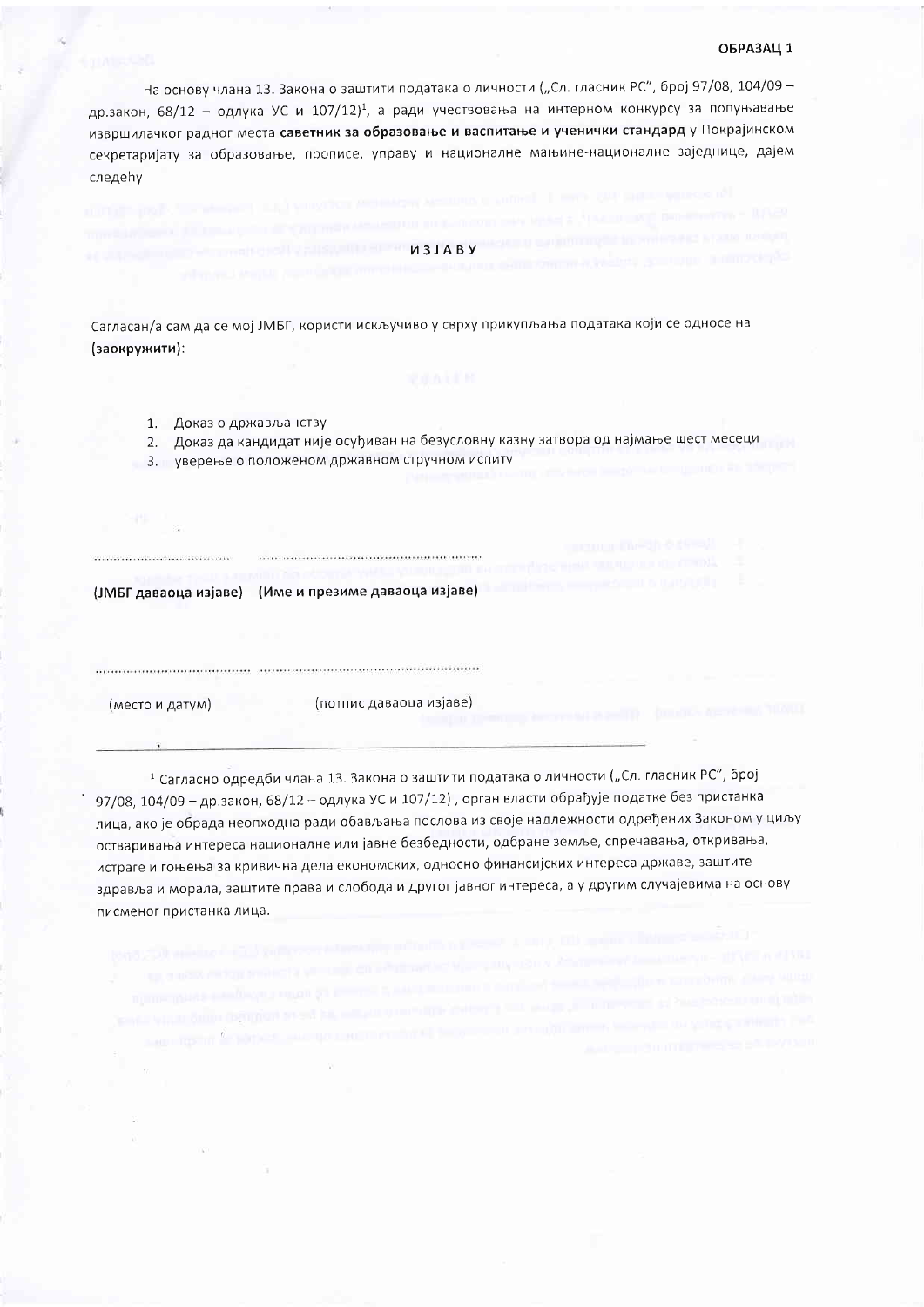На основу члана 103. став 3. Закона о општем управном поступку ("Сл. гласник РС", број 18/16 и 95/18 - аутентично тумачење)<sup>1</sup>, а ради учествовања на интерном конкурсу за попуњавање извршилачког радног места саветник за образовање и васпитање и ученички стандард у Покрајинском секретаријату за образовање, прописе, управу и националне мањине-националне заједнице, дајем следећу

## *ИЗЈАВУ*

Изјављујем да ћу сам/а за потребе поступка прибавити и доставити, до истека рока за подношење пријава на наведени интерни конкурс, доказ (заокружити):

- $1.$ Доказ о држављанству
- 
- 2. Доказ да кандидат није осуђиван на безусловну казну затвора од најмање шест месеци уверење о положеном државном стручном испиту

| $10055$ $1202201211$ |  |  |
|----------------------|--|--|

(ЈМБГ даваоца изјаве) (Име и презиме даваоца изјаве)

(место и датум)

..................................

(потпис даваоца изјаве)

<sup>1</sup> Сагласно одредби члана 103. став 3. Закона о општем управном поступку ("Сл. гласник РС", број 18/16 и 95/18 - аутентично тумачење), у поступку који се покреће по захтеву странке орган може да врши увид, прибавља и обрађује личне податке о чињеницама о којима се води службена евиденција када је то неопходно за одлучивање, осим ако странка изричито изјави да ће те податке прибавити сама. Ако странка у року не поднесе личне податке неопходне за одлучивање органе, захтев за покретање постука ће се сматрати неуредним.